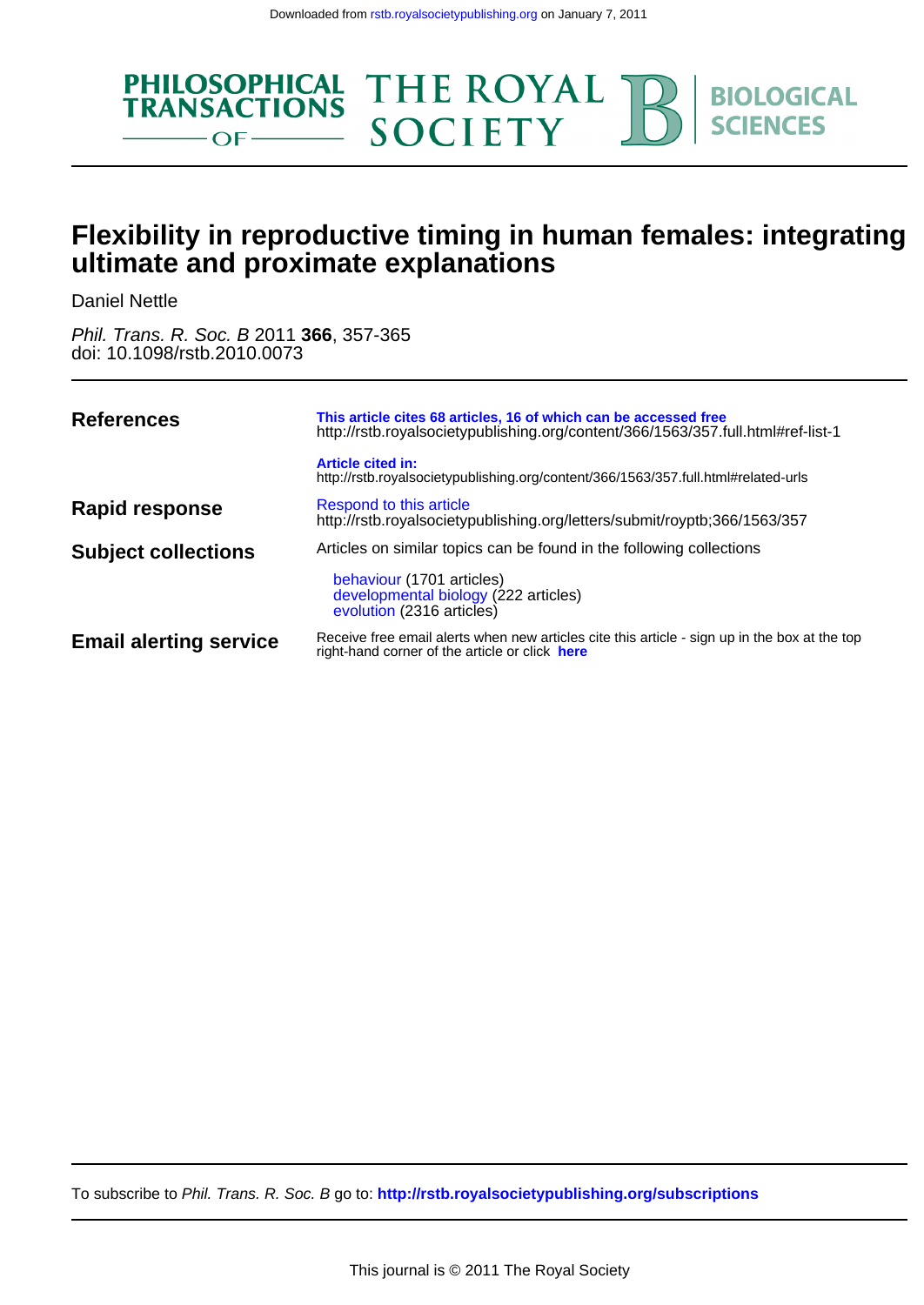

Research

# Flexibility in reproductive timing in human females: integrating ultimate and proximate explanations

Daniel Nettle\*

Centre for Behaviour and Evolution, Institute of Neuroscience, Newcastle University, UK

From an ultimate perspective, the age of onset of female reproduction should be sensitive to variation in mortality rates, and variation in the productivity of non-reproductive activities. In accordance with this prediction, most of the cross-national variation in women's age at first birth can be explained by differences in female life expectancies and incomes. The within-country variation in England shows a similar pattern: women have children younger in neighbourhoods where the expectation of healthy life is shorter and incomes are lower. I consider the proximate mechanisms likely to be involved in producing locally appropriate reproductive decisions. There is evidence suggesting that developmental induction, social learning and contextual evocation may all play a role.

Keywords: human behavioural ecology; life history; reproductive strategies; developmental plasticity; developmental programming

#### 1. INTRODUCTION

Like many other animals, human beings exhibit considerable within-species variation in behaviour. One parameter which demonstrates this very clearly is the age of onset of childbearing in women. The average age at first birth (AFB) varies from under 18 to over 25 across a set of 17 small-scale societies [\[1](#page-7-0)]. When all of the world's contemporary nations are considered, the range of variation is even wider, with more than 10 years'difference between theyoungest- and oldest-AFB countries [\[2\]](#page-7-0).

Variation in AFB is an excellent case study for investigating human behavioural flexibility, for a number of reasons. First, there is well-developed theory, and comparative evidence from other species, concerning which factors are likely to affect reproductive timing, and these can be brought to bear on the human case. Second, evolutionary biologists [[2](#page-7-0)] and social scientists working with no direct reference to evolutionary theory [[3](#page-7-0)] have converged on rather similar ideas in this domain. Thus, this is an area of research that can be used to banish the twin misconceptions that evolutionary explanations are necessarily at odds with those of the social sciences, and that to take an evolutionary approach entails de-emphasizing social context (see [\[4\]](#page-7-0) for discussion of these misconceptions). Third, variation in reproductive timing has received attention both from anthropologists concerned primarily with ultimate questions (e.g. what are the fitness consequences of delaying childbearing?), and psychologists concerned with proximate mechanisms (e.g. how do women decide when to begin childbearing?). It has long been acknowledged within

behavioural biology that ultimate and proximate explanations need to be integrated, but in many areas this integration remains an aspiration rather than being a reality (see [[5](#page-7-0)] for the human case, and [[6](#page-7-0)] more generally). Reproductive timing may be a domain where such integration can begin. Finally, there is well-characterized variation in AFB both at the between-population level, and at the within-population level. Studying within-population patterns helps overcome the limitations of comparing populations that may differ in multiple ways, and also in adjudicating between competing hypotheses about the mechanisms involved [\[7\]](#page-7-0).

In this paper, then, I examine both ultimate  $(\S 2)$ and proximate (§3) causes of variation in AFB in humans, drawing in particular on my own research on British women. My aim is to provide an overview of the current evidence on this particular topic, but, more broadly, to demonstrate the power of taking an integrative evolutionary approach, encompassing both functional and mechanistic concerns, in explaining human behavioural flexibility.

### 2. FLEXIBILITY IN REPRODUCTIVE TIMING: ULTIMATE EXPLANATIONS

In general terms, high-mortality regimes favour relatively early reproduction, whereas low-mortality regimes favour delaying the onset longer [[8](#page-7-0),[9](#page-7-0)]. As usual with an evolutionary problem, the reasons for this can be expressed in terms of costs and benefits. On the benefit side, females delaying reproductive onset may be able to produce higher quality offspring in the end, because of the extended period of prereproductive somatic investment and resource accumulation they can make. On the cost side, every time unit of delay increases the probability that the

<sup>\*</sup>[daniel.nettle@ncl.ac.uk](mailto:daniel.nettle@ncl.ac.uk)

One contribution of 14 to a Theme Issue 'Evolution and human behavioural diversity'.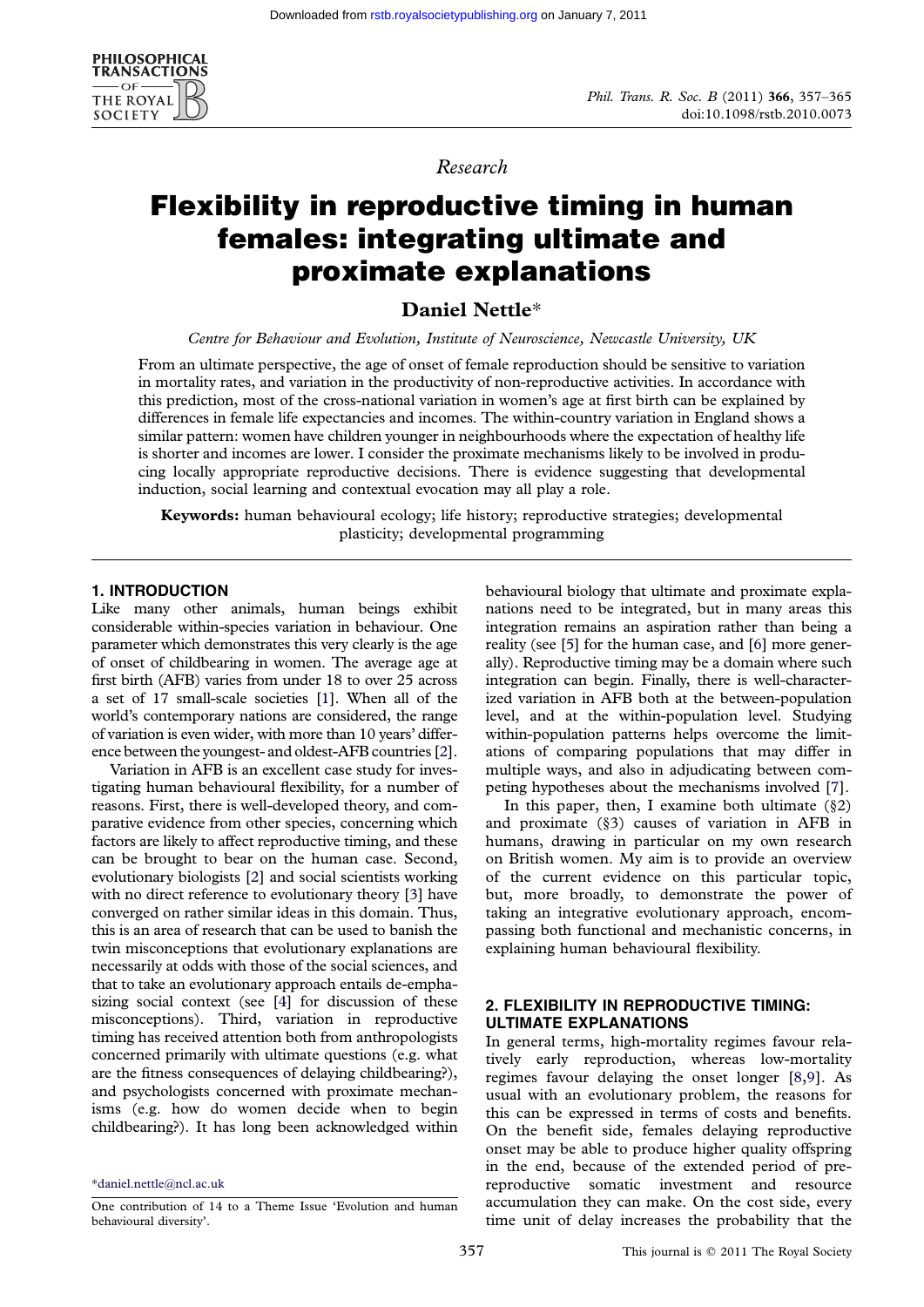<span id="page-2-0"></span>

Figure 1. Illustrative model of the predicted response of AFB to changes in the costs and benefits of delaying childbearing. Assuming that benefits (solid line) accrue linearly with every year's delay, and that costs (dotted line) increase exponentially as years of possible reproduction run out, then selection favours an age of onset which balances costs and benefits (the vertical line). Increasing the benefit of each year's delay, for example through labour force participation becoming more productive, moves the optimum to a later age ( $b$  versus  $a$ ). Increasing the costs of delay, for example through an increase in mortality rate, moves the optimal age earlier  $(c$  versus  $a$ ).

individual will die or become incapacitated before she is able to complete her reproductive career. Selection favours a point where the trade-off between these costs and benefits is optimized (figure 1). Any increase in mortality rates will move the optimum point younger, while any increase in the benefits of delay (for example, a greater improvement in eventual offspring quality for every unit of pre-reproductive delay) will move it to an older age. The mortalityrate prediction is supported by evidence from experimental evolution [\[10,11](#page-7-0)], and also by comparative data: across mammal species, there is an extremely strong relationship between mortality rates and AFB [[12](#page-7-0),[13](#page-7-0)].

Although within-species variation need not be conditioned by the same factors as between-species variation, in this instance this does seem to be the case, because a very similar pattern can be detected across human populations. Using data for over 100 countries, Low et al. [[2](#page-7-0)] showed that female life expectancy (LE) is strongly but nonlinearly associated with mean AFB. This study only measures variation in the cost of delaying reproduction (i.e. the risk of failing to complete reproduction by waiting too long). Behaviour should also be sensitive to variation in the benefits of delaying. In humans, a large part of the benefit of delaying will be in the form of the extra-somatic resources (possessions, housing, land, money and so on) a woman can accumulate in the pre-reproductive period. However, the return on this kind of activity will vary according to local conditions; where women's economic activities have a high return, the benefits of delaying childbearing will be greater than where the return is low. We should thus predict that AFB will respond to women's economic opportunities, as well as to mortality schedules.

To test this, I extended Low et al.'s [[2](#page-7-0)] analysis by collating mean AFB (source [[14\]](#page-7-0)), and female LE at birth [\[15](#page-7-0)] for all available countries (116 countries, UK excluded, data from 2001, dataset available on request). In addition, I included the mean female income (in 2001 purchasing-power equivalent US\$, logged for skewness, from [[15\]](#page-7-0)), as a proxy for the return on women's economic activities. As [figure 2](#page-3-0) shows, there are strong associations between AFB and LE, and AFB and ln(income). The partial correlation of AFB and ln(income) controlling for LE is significant ( $r = 0.52$ ,  $p < 0.01$ ), as is the partial correlation of AFB and LE controlling for ln(income) ( $r =$ 0.35,  $p < 0.01$ ). The best-fitting regression model contains both independent variables  $(AFB = 0.08$ LE + 1.41 ln(income) + 6.60; adjusted  $r^2 = 0.74$ , p for both variables and overall  $< 0.001$ ). This suggests that both mortality rates and economic opportunities make independent contributions to explaining typical AFB. Together, they account for 74 per cent of the variation. Thus, a very simple model of the costs and benefits of delaying reproduction predicts accurate behaviour surprisingly accurately at the national level.

We can apply exactly the same reasoning to the explanation of within-population variation as between-population variation. There is considerable social divergence in reproductive timing within affluent Western populations, leading to the emergence of 'teenage pregnancy' as a recognized social issue in some countries [\[16,17](#page-7-0)]. Teenage pregnancy is concentrated in the poorest social strata [[18\]](#page-7-0), and is basically a by-product of the fact that in these groups the whole age distribution of childbearing is shifted younger, pushing the left tail into the teenage years. Geronimus et al. [[3](#page-7-0)] showed that the risks of mortality and morbidity in the poorest urban US communities are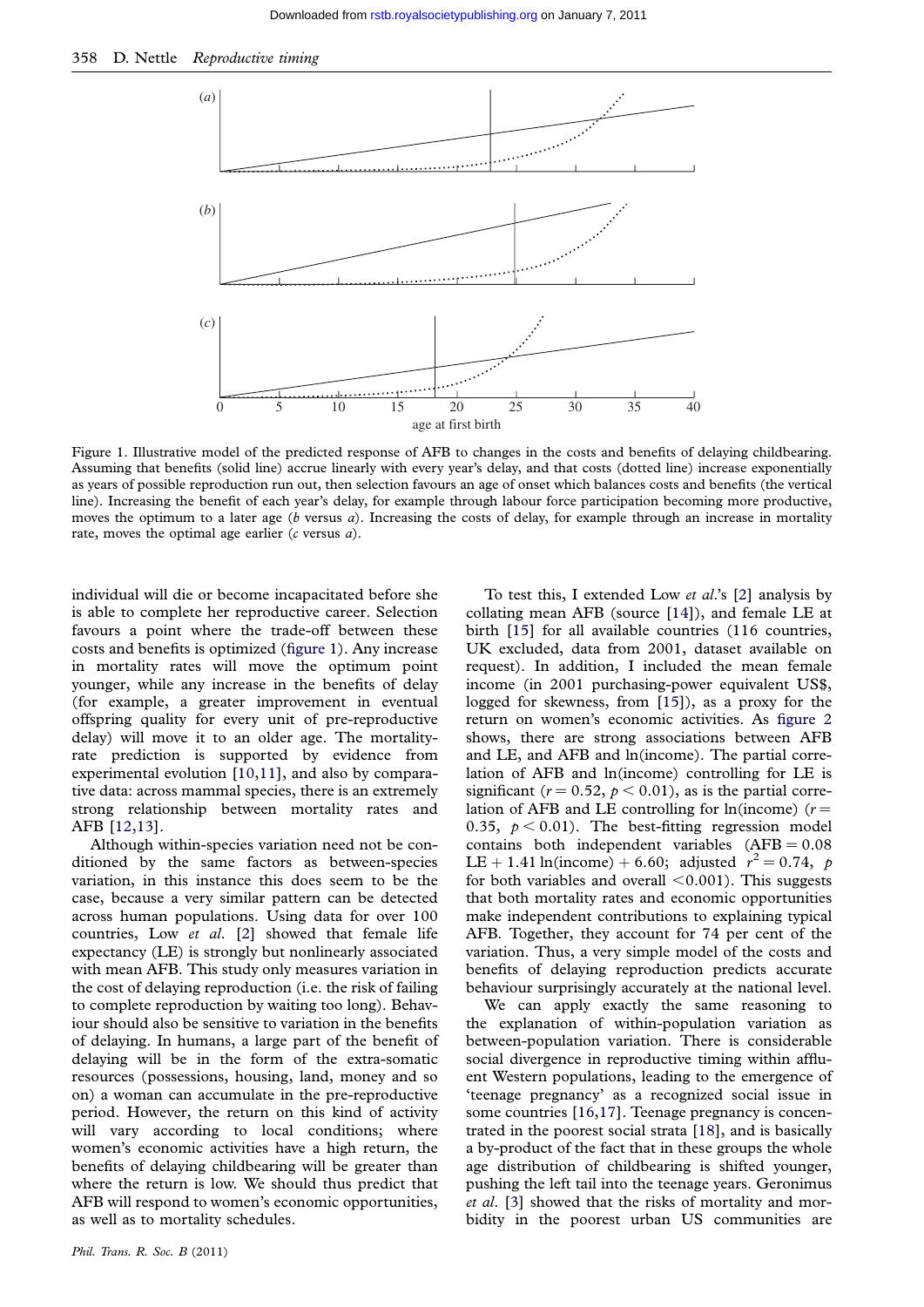<span id="page-3-0"></span>

Figure 2. (a) Relationship between female LE and average AFB first across 116 countries; (b) Relationship between average female income (2001 US\$ PPP) and average AFB across 116 countries. After Low et al. [\[2](#page-7-0)]. Sources as described in text.

sufficiently elevated that delaying childbearing to the US normative age would entail significant reductions in average reproductive success. Note that this is a convergent explanation to that given by Low et al. [[2](#page-7-0)] for the cross-country pattern. Once again, Geronimus et al. [[3](#page-7-0)] focus only on the costs of delay, whereas the benefits should also be relevant.

I investigated the within-country variation in England using the Office of National Statistics' division of English neighbourhoods into deciles of socioeconomic deprivation  $(1 = \text{most}$  deprived,  $10 =$ most affluent). Socioeconomic deprivation is assessed using multiple indices deriving from the UK Census and other sources, based on income, housing, education, access to services and the material environment (see [\[19](#page-7-0)]). Female LE (for 1994–1999) for each of the deciles of neighbourhoods has been calculated from national statistics by Bajekal [[20\]](#page-7-0). Mean AFB comes from the Millennium Cohort Study [[21\]](#page-7-0), a longitudinal survey of a large, representative sample of British families who had a child in 2000–2001. The Millennium Cohort Study data record which decile of deprivation the family's neighbourhood of residence falls in. (Note that the Millennium Cohort Study uses a smaller scale resolution of neighbourhoods, and a slightly different set of indices of deprivation, from those used in Bajekal's work. The effects of this discrepancy are likely to be slight; see [[19\]](#page-7-0) for further details.) I calculated mean AFB for each decile by taking the age of the mother at the child's birth in Millennium Cohort families living in England where there are no older siblings reported  $(n = 4816)$ . Female income comes from a later Millennium Cohort Study survey (2006), and was calculated by taking the estimated marginal means of female gross weekly pay (for those women who are working), for each decile of neighbourhoods, controlling for the woman's age and the number of hours worked per week  $(n = 4142)$ .

As table 1 and [figure 3](#page-4-0) show, across the deciles of increasing socioeconomic position, LEs become longer, women's incomes become higher, and AFB gets correspondingly later. The variables are so closely

Table 1. Mean female weekly gross income  $(UKf)$ , LE at birth, healthy LE at birth and AFB, for English neighbourhoods divided into deciles on the basis of the index of multiple deprivation  $(1 = \text{most}$  deprived,  $10 =$ most affluent). For sources, see text. Healthy LE is the number of years of good health a person could expect if rates of mortality and morbidity remain unchanged.

| decile | income | LE   | healthy LE | mean AFB |
|--------|--------|------|------------|----------|
| 1      | 217    | 78.0 | 51.7       | 22.7     |
| 2      | 235    | 78.9 | 56.0       | 24.6     |
| 3      | 233    | 79.1 | 58.0       | 25.2     |
| 4      | 254    | 79.7 | 58.7       | 27.3     |
| 5      | 250    | 80.1 | 59.9       | 27.4     |
| 6      | 285    | 80.5 | 62.3       | 27.9     |
| 7      | 280    | 80.7 | 64.7       | 28.8     |
| 8      | 304    | 81.0 | 65.7       | 29.3     |
| 9      | 313    | 81.1 | 66.9       | 29.2     |
| 10     | 353    | 81.2 | 68.5       | 30.0     |

associated (all  $r_s > 0.95$ ) that it is impossible to attempt regression, but the qualitative pattern is the same as that of the cross-national data. However, the within-country variation appears much larger than the between-country pattern predicts. I used the cross-country regression equation to predict AFB for each of the deciles of English ward (after roughly annualizing and dollarizing the income variable by multiplying by 50 and 1.5), and the predicted divergence in AFB between the most deprived and most affluent neighbourhoods is only of the order of 1 year, whereas the observed difference is almost 7 years (table 1).

Why should the within-society socioeconomic variation be so much greater than the between-country pattern leads us to expect? One possibility is that there are effects of inequality above and beyond those of absolute conditions [\[22](#page-7-0)]. That is, it may have a greater effect on behaviour to have an income of \$10 000 in a population where the mean income is \$20 000 than in one where \$10 000 is the mean [[23\]](#page-7-0). Another possibility is that LE is a poor proxy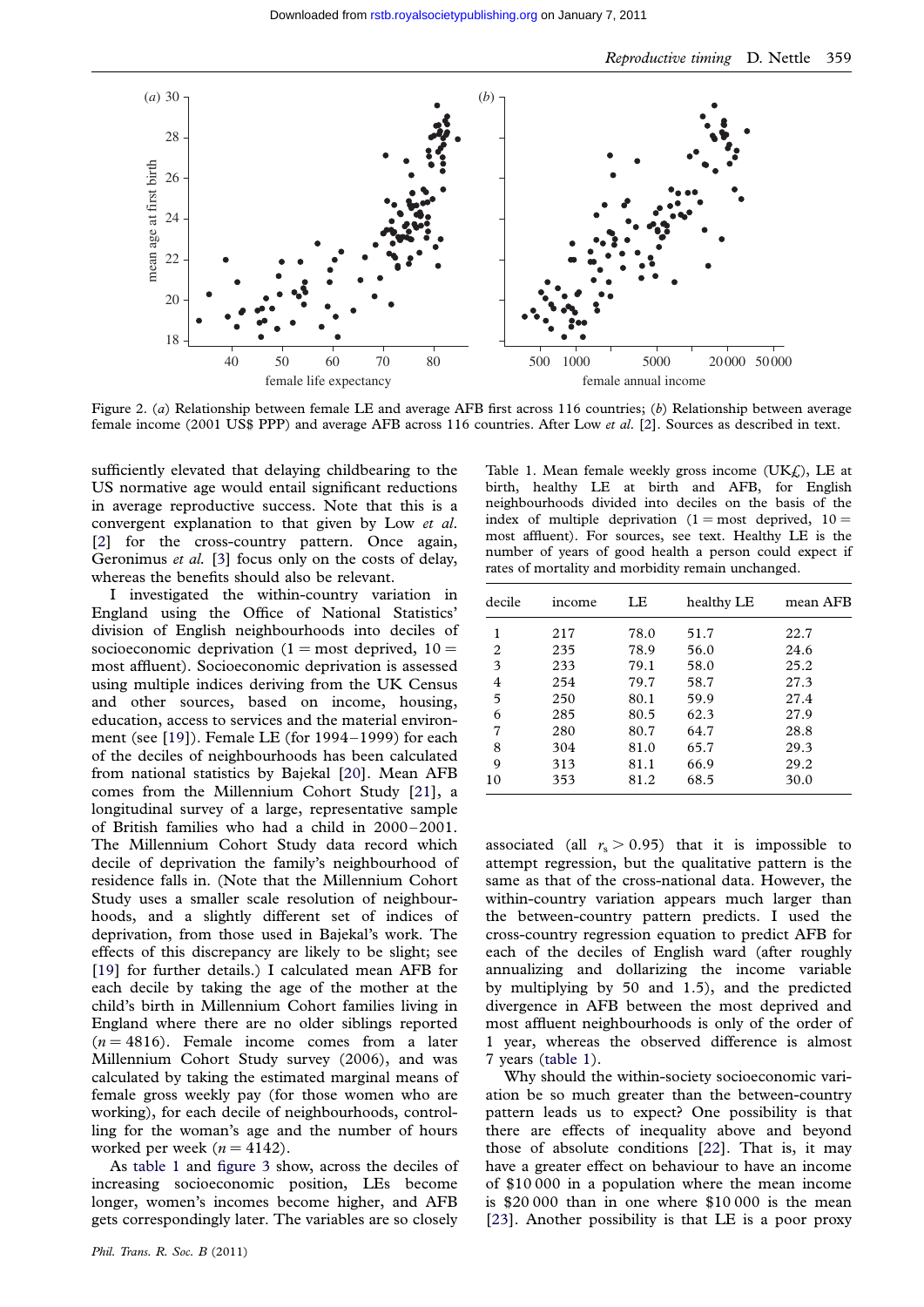<span id="page-4-0"></span>

Figure 3. (a) Mean AFB against female LE and (b) mean gross weekly income (UK£) for contemporary England. Data points represent groups of neighbourhoods classified on the basis of socioeconomic deprivation. For sources see text.

for variation in health prospects within developed countries, where the biggest discrepancies between the rich and the poor are actually in the burden of extra morbidity rather than extra mortality across the life course [[24\]](#page-7-0). The expectation of healthy life which is the number of years of good health a person can expect—shows a much sharper socioeconomic gradient than does total LE. For example, the difference between the least and most deprived deciles of neighbourhood in female healthy LE is 16.8 years, when compared with 3.2 for total LE [\(table 1,](#page-3-0) penultimate column). Chronic ill health has a negative effect on a person's ability to conceive, bear infants to term, and care for offspring, and so it makes sense that increased morbidity would have a similar effect on reproductive decisions as increased mortality does [\[25](#page-7-0)]. Thus, it may be that incorporating morbidity as well as mortality would more accurately predict the socioeconomic differences in AFB in the UK data.

A simple analysis suggests that this may be the case. I used the expectation of healthy life for each decile of neighbourhood to calculate the age at first childbearing that a woman would need to adopt to satisfy the rule 'begin childbearing at such an age that you can on average expect to be in good health until your oldest grandchild is five, given where you live' (and assuming that your child will adopt the same AFB as you). The predicted AFB given by this rule is remarkably close to the actual behaviour (figure 4). There is no *a priori* justification for the choice of this particular rule as the maximand, but it does not seem an unreasonable one, and it serves to make the point that women's behaviour seems to be responding systematically to the local expectation of healthy life.

This section has shown that consideration of the costs and benefits of delaying childbearing can predict the pattern of observed variation in women's AFB quite well, both between and within societies. Thus, women are clearly responding to ecological context. However, this observation alone cannot tell us how they internalize information from the environment and use it to alter their life histories. To address that question, we must turn from issues of ultimate causation to those of proximate mechanism.



Figure 4. AFB observed (points) and predicted by the simple rule 'begin childbearing at such an age that you can on average expect to be in good health until your oldest grandchild is five' (line), for English neighbourhoods divided into deciles according to the index of multiple deprivation. For sources, see text.

## 3. FLEXIBILITY IN REPRODUCTIVE TIMING: PROXIMATE EXPLANATIONS

We have seen that women are highly responsive to the affordances and hazards of their local environment. We can also be sure that they don't generally have access to complete actuarial information in order to make their decisions. What, then, are the processes which link ecology to behaviour? There are several classes of mechanism which could in principle be involved (see [\[7\]](#page-7-0)). The most obvious of these are genetic polymorphisms, developmental induction, social learning, contextual evocation and what I shall call higher order cognitive processes. I now briefly examine each of these in turn.

### (a) Genetic polymorphisms

There are well-established genetic effects on timing of puberty [\[26](#page-7-0)], and thus it is plausible that there might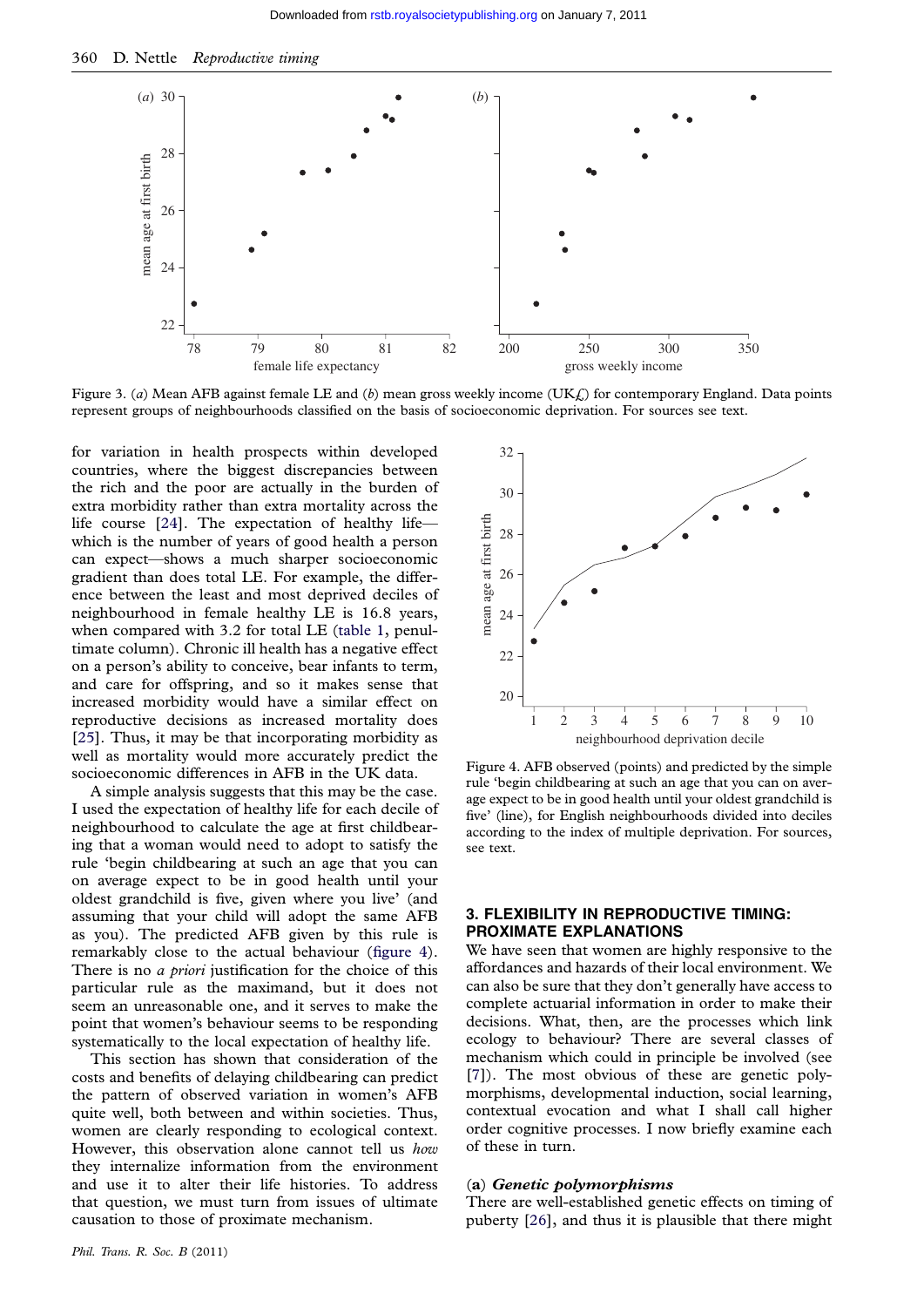be heritable influences on AFB. There may have been some population-specific genetic evolution favouring early AFB in humans, for example in the case of pygmy populations, which are convergently genetically adapted to high-mortality ecological regimes that favour short growth and early maturation [\[27](#page-7-0)[,28](#page-8-0)]. However, it seems unlikely that genetic factors could explain differences in AFB more generally. There is abundant gene flow within and between societies, which constantly works against local adaptation. AFB differences within the UK track neighbourhood characteristics extremely closely (see §2), and the population is not genetically structured by neighbourhood to anything like the degree that would be required for this pattern to be explained by genetic differences. Moreover, AFB responds far too quickly to shifts in the ecology as countries develop for it to be driven mainly by genetic change. However, gene  $\times$  environment interactions, whereby people with a certain genotype respond more strongly to environmental inputs than others, may well be important and account for some of the variation within social groups experiencing the same broad environment [\[29](#page-8-0)].

#### (b) Developmental induction

Developmental induction (often known as developmental programming in the biomedical literature) describes mechanisms where specific early-life environmental inputs cause the organism to develop an alternate adult phenotype. The relevant inputs can operate post-birth, as in the triggering of the gregarious form of the desert locust by early-life cues of crowding [[30\]](#page-8-0), or pre-birth, as in the metabolic and hormonal changes in rat offspring whose mothers are calorically restricted during pregnancy [[31\]](#page-8-0). Belsky et al. [[32\]](#page-8-0) suggested a special role for early-life conditions in calibrating female life-history strategy in humans, by hypothesizing the existence of a developmental induction mechanism of the form 'if you receive low investment in the first few years of life, your prospects are poor, so mature fast and reproduce young'. There have been a large number of empirical tests of this hypothesis and related variants. The measures of low early-life investment have included low birthweight, lack of paternal involvement and lack of closeness to parents. The most usual measure of maturational tempo has been age at menarche, though some studies have focused on other variables such as age at first intercourse, interest in infants during adolescence or teenage pregnancy. Regardless of which early-life measures and which outcomes are investigated, studies have tended to find effects consistent with the predictions of the hypothesis (e.g. [\[33](#page-8-0)–[45\]](#page-8-0)).

An obvious limitation of these findings is that they are based on correlational data. Thus, it is difficult to show conclusively that the developmental events cause the maturational acceleration, rather than both being the result of some third factor. This third factor could be shared environment (certain social conditions, for example, causing father to invest less and daughters to mature faster). It could also be genotype, if, for example, the same genetic variants

expressed in fathers caused them not to invest and expressed in daughters caused them to mature early [[46,47\]](#page-8-0). The best studies address these problems in one of two ways. Some employ genetically and environmentally controlled designs, such as comparing siblings growing up together but who differ in the relevant exposure [[45](#page-8-0)], and still find positive results. Others exploit experiments of nature. Pesonen et al. [[42\]](#page-8-0), for example, compared the reproductive behaviour of people from Helsinki who had been evacuated away from their birth families during the second world war, with those who had remained. As evacuation was decided largely randomly with respect to family characteristics, this is a quasi-experimental design. Former evacuee women had early menarche and more children in total than the controls (although their AFB was not significantly earlier).

There are also a number of other reasons why the developmental induction mechanism for calibrating maturational tempo is plausible. First, receiving low early-life investment demonstrably affects LE (for example, for the case of birthweight, see [[48\]](#page-8-0)), and therefore, it ought to affect the individual's optimal AFB. Second, developmental induction is most likely to be favoured by selection where the organism needs to specialize early in life in order to develop the contextually appropriate phenotype. This is true for reproductive development. To bear children early, a woman needs to cease stature growth and reach menarche early [\[49\]](#page-8-0). To do this, a whole suite of hormonal and growth changes are required several years earlier [[41,50,51\]](#page-8-0). Thus, phenotypic specialization needs to be underway by middle childhood if very early childbearing is going to be possible. Thus, the idea that early-life factors (within the first 5 years) might have evolved as calibrational cues is cogent. Finally, there is evidence for similar mechanisms in other female mammals. Female rat pups that receive low amounts of maternal licking and grooming reach puberty earlier, and are more likely to conceive with the first male they encounter, than those receiving high levels of maternal licking and grooming [\[52,53](#page-8-0)]. In these animal models, genuinely experimental manipulations can be employed to show unequivocally that the effects are causal.

However, although the case that early-life conditions accelerate adolescent maturational timing seems compelling, it is not necessarily true that adolescent maturational timing will map onto timing of first birth in a population where childbearing generally begins a considerable time after maturation. We recently examined this issue in two ways, using data from the National Child Development Study. First, we found that intended age for reproduction, stated at age 16, was in fact a good predictor of realized AFB, even though childbearing was often a decade or more later [[54\]](#page-8-0). Thus, reproductive behaviour does seem to get relatively set by late adolescence. Second, we took the more direct approach of examining whether early-life conditions predict age at first pregnancy directly. We found that not being breastfed, separation from mother in childhood, residential disruption and lack of paternal involvement all had independent, and additive, accelerating effects on age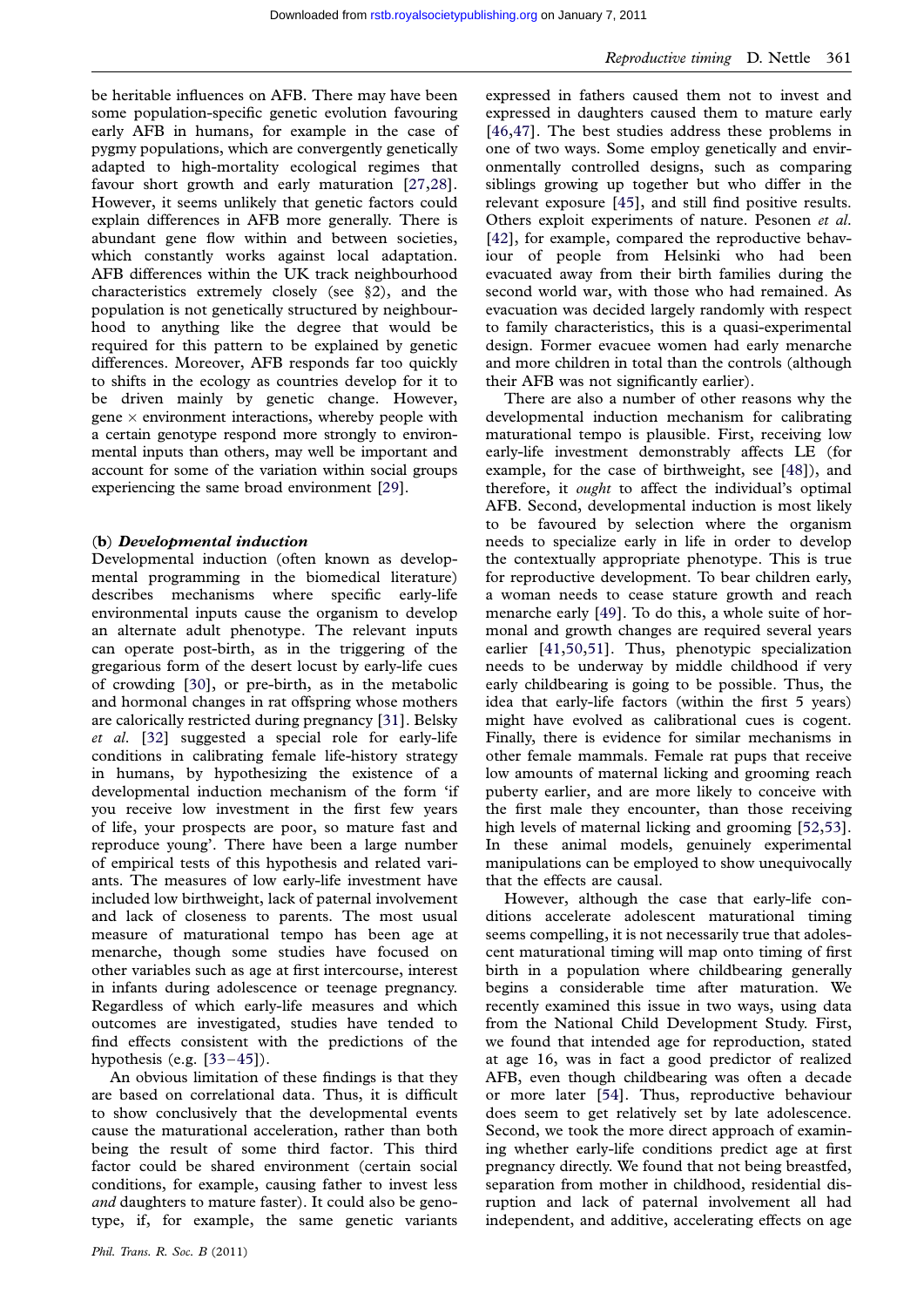at first conception two decades or so later, even controlling for family socioeconomic position and for the cohort member's mother's age at her birth [\[49](#page-8-0)].

Developmental induction mechanisms could be important in linking behaviour to ecological conditions, since harsh environments induce lower parental investment per offspring [[55\]](#page-8-0). This may then predispose the offspring to earlier AFB via developmental induction. For the within-country case, this means that we should predict a significant mediation of the relationship between low socioeconomic position and early childbearing by early-life parental investment received. Although we did find such a mediation effect in the National Child Development Study data [\[49](#page-8-0)], it was small, with most of the effect of socioeconomic conditions operating in ways not captured by the mediator. Thus, though developmental induction by parental investment received may be important, it is certainly not the only mechanism at work.

#### (c) Social learning

Two kinds of social learning have been discussed which are relevant to variation in AFB. The first is the observation of what is happening to others in the environment as they go about their lives. Qualitative research by Geronimus [\[56](#page-8-0)] found that US teen mothers were aware of how the health of the women around them had weathered over time, and could relate this to their own reproductive goals. Wilson & Daly [\[57\]](#page-8-0) showed that LE in Chicago neighbourhoods strongly predicted onset of reproduction, and suggested that seeing others in the social environment die activates domain-specific psychological mechanisms producing reproductive motivation. Since this is a form of contextual evocation, I return to it below.

A second kind of social learning would be copying the reproductive behaviour of others. If such emulation were biased (for example, copy those who achieve the highest reproductive success), then it could lead to locally adaptive behaviour much of the time [\[58\]](#page-8-0). A particular form of this social learning has been discussed in relation to AFB, namely daughters copying from their mothers (vertical social transmission). The idea is potentially cogent, as theory shows that vertical social transmission can be favoured for behaviours which affect fertility, and for which the family environment is rather stable across generations [\[59](#page-8-0)]. There is a correlation between mother and daughter AFB in most Western samples [\[60](#page-8-0)], and in the National Child Development Study data we find an association between AFB and mother's age at cohort member's birth which is not reducible to continuities in socioeconomic position [[49\]](#page-8-0). Thus, women may be copying the reproductive timing of their mothers to some extent.

#### (d) Contextual evocation

Contextual evocation (also sometimes called evoked culture; [[61\]](#page-8-0)) refers to situations where evolved, domain-specific psychological mechanisms respond to a particular class of environmental input by producing an appropriate motivational response. As

Phil. Trans. R. Soc. B (2011)

mentioned above, one possibility for setting AFB is that observation of mortality in the surrounding environment cues evolved psychological mechanisms that activate reproductive motivation [\[57](#page-8-0)]. Chronic activation of these mechanisms would lead to the different reproductive schedules of populations in different environments. In support of this hypothesis, a number of psychological studies have found that merely making people think about death for a few minutes increases their stated desire to have children [\[62](#page-8-0)[,63](#page-9-0)], or makes them more interested in infants [\[64](#page-9-0)]. Anthropologists may be sceptical about the link between these fleeting, hypothetical preferences and the actual behaviour of populations, but there is evidence of localized spikes in birth rates following unusual localized spikes in death rates [\[65,66](#page-9-0)]. Thus, death-related evoked motivation is a plausible mechanism to explain the general demographic finding that declines in death rates are followed by declines in birth rates.

It may not be just exposure to death which evokes early-fertility preferences. Davis & Werre [\[67](#page-9-0)] show in a large US sample that experience of agonistic interactions (being a victim of crime, being threatened, having fights, being offered drugs) at age 14 or 15 predicted subsequent early fertility and having a child out of wedlock, even controlling for a large number of contextual and individual factors. Thus, it could be that any environmental cue that suggests menace has a similar effect.

### (e) Higher order cognitive processes

Psychologists often distinguish between relatively simple, automatic evolved heuristics on the one hand, and more cognitively elaborated, effortful, open-ended problem-solving processes on the other hand [[68\]](#page-9-0). Whether this represents a true dichotomy is arguable; one could conceive of a graded scale of different cognitive processes each with more degrees of elaboration and complexity than the last. However, the distinction may be a useful idealization. The contextual evocation and social learning effects described above need only involve simple heuristics. Thus, it is an open question how elaborated the cognition which goes into the setting of reproductive goals is, and to what extent women can articulate the reasons for their preferences.

Many discussions of social variation in AFB within developed countries attribute little role to higher order cognitive processes like plans and intentions. Most of the biomedical literature on teenage pregnancy in the UK, for example, asserts that it is basically a mistake that arises from lack of skills in contraception [[69\]](#page-9-0). However, it is not clear that this assertion is justified [\[70](#page-9-0)]. Qualitative researchers are generally struck with the sophistication with which young women can reason about their life situations and the impact of these on their reproductive decisions [[17,](#page-7-0)[56,](#page-8-0)[71\]](#page-9-0). Young women appreciate that earlier fertility will reduce their chances to invest in their own prereproductive development and resources, but can also articulate that the cost of delay will be that they are not in a good position to complete their parental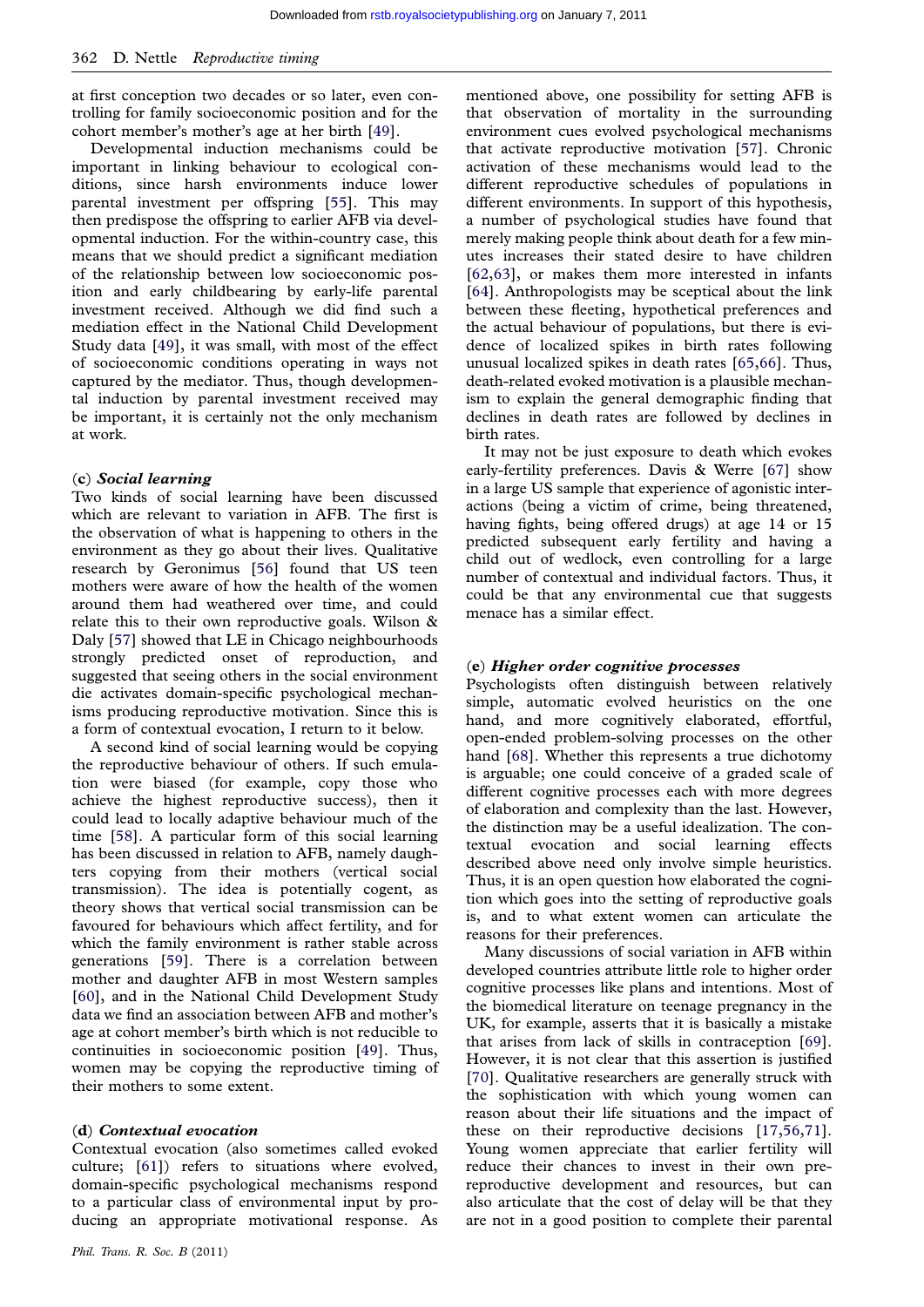<span id="page-7-0"></span>and grandparental investment while still young and healthy [16,[56\]](#page-8-0). British women who choose early motherhood tend to cite unhappiness in their childhoods (which could reflect threatening or harsh environments), and poor prospects for the future, as factors conditioning their decisions [\[72](#page-9-0)]. These relate rather neatly to the costs and benefits of delay in the simple theoretical model shown in [figure 1.](#page-2-0) Thus, we should not underestimate the amount of insight women have into why certain behaviours might be adaptive in certain situations.

## 4. CONCLUSION: TOWARDS AN INTEGRATION OF FUNCTION AND MECHANISM

Section 2 showed that we can explain variation in AFB in terms of a response to the costs and benefits of delaying reproduction given local conditions. Section 3 showed that we can identify some of the psychological and developmental mechanisms which may be involved in mediating this response. The typology of mechanisms I have presented is somewhat artificial. For example, I have categorized the effects of parental behaviour before age 7 as developmental induction, but those of agonistic peer behaviour at age 14 as contextual evocation. In truth, there is much still unknown about the ontogenetic time-course, reversibility, domain-specificity and mutual interaction of the many types of inputs people receive from their local environments over the course of their prereproductive lives. Nonetheless, I hope to have shown that, in the case of flexibility in human reproductive timing, we can ask both ecological questions about ultimate causes, and psychological questions about mechanisms, and begin to unify the answers. If we can achieve this kind of integration in other domains too, we will begin to realize the potential of the broad evolutionary approach outlined by Tinbergen [[73\]](#page-9-0) for addressing problems in the human behavioural sciences.

#### **REFERENCES**

- 1 Walker, R. et al. 2006 Growth rates and life histories in twenty-two small-scale societies. Am. J. Hum. Biol 18, 295–311. [\(doi:10.1002/ajhb.20510](http://dx.doi.org/10.1002/ajhb.20510))
- 2 Low, B. S., Hazel, A., Parker, N. & Welch, K. B. 2008 Influences of women's reproductive lives: unexpected ecological underpinnings. Cross Cult. Res. 42, 201–219. [\(doi:10.1177/1069397108317669\)](http://dx.doi.org/10.1177/1069397108317669)
- 3 Geronimus, A. T., Bound, J. & Waidmann, T. A. 1999 Health inequality and population variation in fertilitytiming. Soc. Sci. Med. 49, 1623–1636. ([doi:10.1016/](http://dx.doi.org/10.1016/S0277-9536(99)00246-4) [S0277-9536\(99\)00246-4](http://dx.doi.org/10.1016/S0277-9536(99)00246-4))
- 4 Nettle, D. 2009 Beyond nature versus culture: cultural variation as an evolved characteristic. J. R. Anthropol. Inst. 15, 223–240. [\(doi:10.1111/j.1467-9655.2009.01561.x\)](http://dx.doi.org/10.1111/j.1467-9655.2009.01561.x)
- 5 Sear, R., Lawson, D. W. & Dickins, T. E. 2007 Synthesis in the human evolutionary behavioural sciences. J. Evol. Psychol. 5, 3–28. [\(doi:10.1556/JEP.2007.1019](http://dx.doi.org/10.1556/JEP.2007.1019))
- 6 McNamara, J. M. & Houston, A. I. 2009 Integrating function and mechanism. Trends Ecol. Evol. 24, 670–675. [\(doi:10.1016/j.tree.2009.05.011](http://dx.doi.org/10.1016/j.tree.2009.05.011)).
- 7 Nettle, D. 2009 Ecological influences on human behavioural diversity: a review of recent findings. Trends

Ecol. Evol. 24, 618–624. ([doi:10.1016/j.tree.2009.05.](http://dx.doi.org/10.1016/j.tree.2009.05.013) [013\)](http://dx.doi.org/10.1016/j.tree.2009.05.013)

- 8 Charnov, E. L. 1991 Evolution of life history variation among female mammals. Proc. Natl Acad. Sci. USA 88, 1134–1137. [\(doi:10.1073/pnas.88.4.1134\)](http://dx.doi.org/10.1073/pnas.88.4.1134)
- 9 Stearns, S. C. 1992 The evolution of life histories. Oxford, UK: Oxford University Press.
- 10 Gordon, S. P., Reznick, D. N., Kinnison, M. T., Bryant, M. J., Weese, D. J., Rasanen, K., Millar, N. P. & Hendry, A. P. 2009 Adaptive changes in life history and survival following a new Guppy introduction. Am. Nat. 174,  $34 - 45$ .
- 11 Reznick, D. N. & Bryga, H. 1987 Life-history evolution in Guppies (Poecilia reticulata): 1. Phenotypic and genetic changes in an introduction experiment. Evolution 41, 1370–1385. ([doi:10.2307/2409101](http://dx.doi.org/10.2307/2409101))
- 12 Bielby, J., Mace, G. M., Bininda-Emonds, O. R. P., Cardillo, M., Gittleman, J. L., Jones, K. E., Orme, C. D. L. & Purvis, A. 2007 The fast–slow continuum in mammalian life history: an empirical reevaluation. Am. Nat. 169, 748–757.
- 13 Promislow, D. E. L. & Harvey, P. H. 1990 Living fast and dying young: a comparative analysis of life-history variation amongst mammals.  $\tilde{J}$ . Zool. 220, 417-437. ([doi:10.1111/j.1469-7998.1990.tb04316.x\)](http://dx.doi.org/10.1111/j.1469-7998.1990.tb04316.x)
- 14 UN 2003 World fertility report 2003. New York, NY: United Nations.
- 15 UNDP 2003 Human development report 2003. New York, NY: Oxford University Press.
- 16 Arai, L. 2009 Teenage pregnancy: the making and unmaking of a problem. Bristol, UK: Policy Press.
- 17 Duncan, S. 2007 What's the problem with teenage parents? And what's the problem with policy? Crit. Soc. Policy 27, 307–334. [\(doi:10.1177/0261018307078845\)](http://dx.doi.org/10.1177/0261018307078845)
- 18 Imamura, M. et al. 2007 Factors associated with teenage pregnancy in the European Union countries: a systematic review. Eur. J. Public Health 17, 630–636. ([doi:10.1093/](http://dx.doi.org/10.1093/eurpub/ckm014) [eurpub/ckm014\)](http://dx.doi.org/10.1093/eurpub/ckm014)
- 19 Nettle, D. 2010 Dying young and living fast: variation in life history across English neighborhoods. Behav. Ecol. 21, 387–395. ([doi:10.1093/beheco/arp202](http://dx.doi.org/10.1093/beheco/arp202))
- 20 Bajekal, M. 2005 Healthy life expectancy by area deprivation: magnitude and trends in England, 1994–9. Health Stat. Q. 25, 18–27.
- 21 Hansen, K. 2006 Millennium cohort study: first and second surveys. A guide to the datasets. London, UK: Centre for Longitudinal Studies, Institute of Education.
- 22 Gold, R., Kennedy, B., Connell, F. & Kawachi, I. 2002 Teen births income inequality, and social capital: developing an understanding of the causal pathway. Health Place 8, 77–83. [\(doi:10.1016/S1353-8292\(01\)00027-2](http://dx.doi.org/10.1016/S1353-8292(01)00027-2))
- 23 Wilkinson, R. G. & Pickett, K. E. 2006 Income inequality and population health: a review and explanation of the evidence. Soc. Sci. Med. 62, 1768–1784. [\(doi:10.1016/j.](http://dx.doi.org/10.1016/j.socscimed.2005.08.036) [socscimed.2005.08.036\)](http://dx.doi.org/10.1016/j.socscimed.2005.08.036)
- 24 Wood, R., Sutton, M., Clark, D., McKeon, A. & Bain, M. 2006 Measuring inequalities in health: the case for healthy life expectancy. J. Epidemiol. Community Health 60, 1089–1092. ([doi:10.1136/jech.2005.044941](http://dx.doi.org/10.1136/jech.2005.044941))
- 25 Ellis, B. J., Figueredo, A. J. & Schlomer, G. L. 2009 Fundamental dimensions of environmental risk: the impact of harsh versus unpredictable environments on the evolution and development of life history strategies. Hum. Nat. 20, 204–268. ([doi:10.1007/s12110-009-9063-7\)](http://dx.doi.org/10.1007/s12110-009-9063-7)
- 26 Hartage, P. 2009 Genetics of reproductive lifespan. Nat. Genet. 41, 637–638. [\(doi:10.1038/ng0609-637\)](http://dx.doi.org/10.1038/ng0609-637)
- 27 Migliano, A. B., Vinicius, L. & Lahr, M. M. 2007 Life history trade-offs explain the evolution of human pygmies. Proc. Natl Acad. Sci. USA 104, 20 216–20 219. ([doi:10.1073/pnas.0708024105](http://dx.doi.org/10.1073/pnas.0708024105))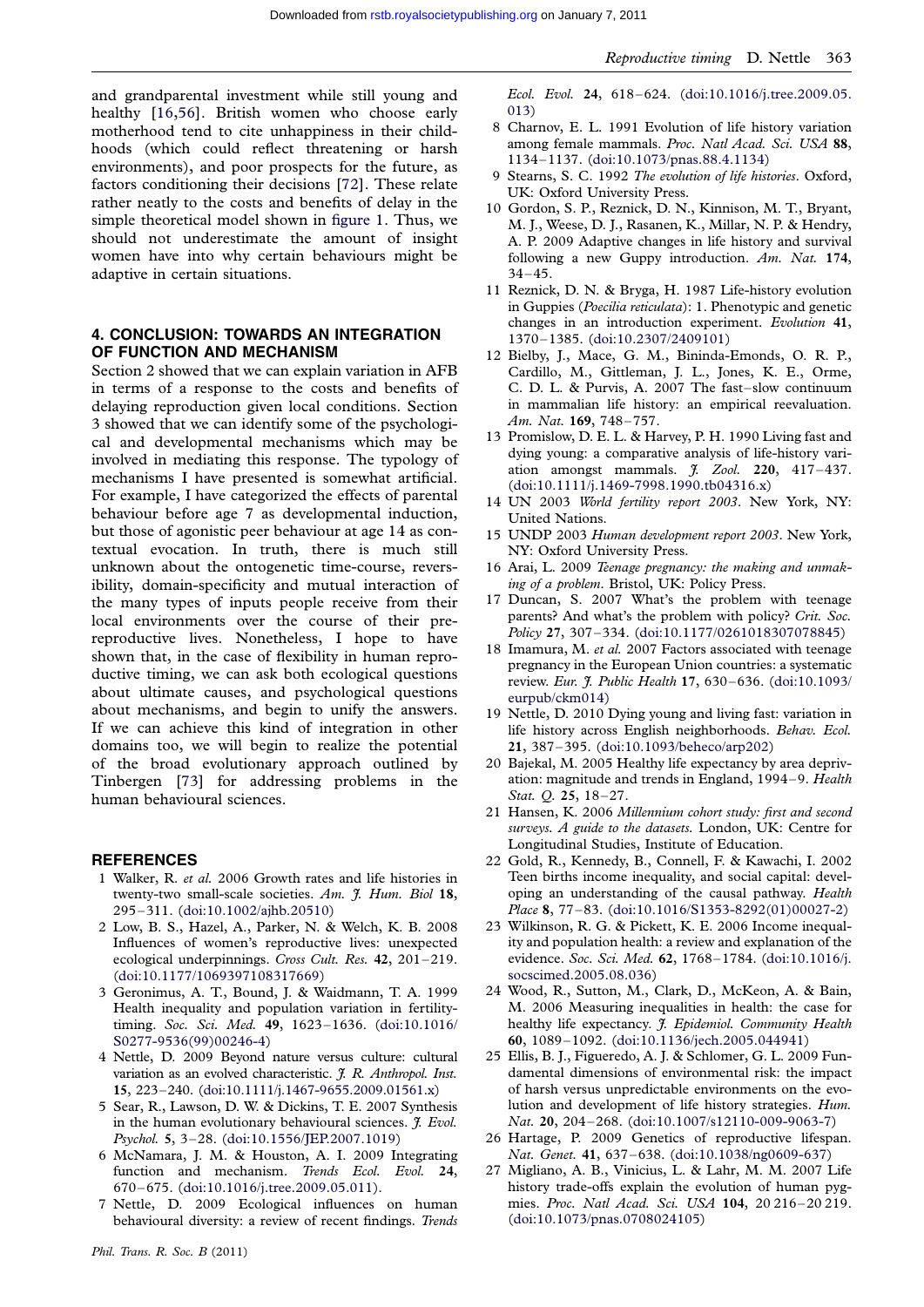- <span id="page-8-0"></span>28 Perry, G. H. & Dominy, N. J. 2009 Evolution of the human pygmy phenotype. Trends Ecol. Evol. 24, 218–225.
- 29 Belsky, J. & Pluess, M. 2009 Beyond diathesis stress: differential susceptibility to environmental influences. Psychol. Bull. 135, 885–908. ([doi:10.1037/a0017376\)](http://dx.doi.org/10.1037/a0017376)
- 30 Rogers, S. M., Matheson, T., Despland, E., Dodgson, T., Burrows, M. & Simpson, S. J. 2003 Mechanosensory-induced behavioural gregarization in the desert locust Schistocerca gregaria. J. Exp. Biol. 206, 3991–4002. ([doi:10.1242/jeb.00648\)](http://dx.doi.org/10.1242/jeb.00648)
- 31 Meaney, M. J., Szyf, M. & Seckl, J. R. 2007 Epigenetic mechanisms of perinatal programming of hypothalamicpituitary-adrenal function and health. Trends Mol. Med. 13, 269–277. ([doi:10.1016/j.molmed.2007.05.003\)](http://dx.doi.org/10.1016/j.molmed.2007.05.003)
- 32 Belsky, J., Steinberg, L. & Draper, P. 1991 Childhood experience, interpersonal development, and reproductive strategy—an evolutionary theory of socialization. Child Dev. 62, 647–670. [\(doi:10.2307/1131166](http://dx.doi.org/10.2307/1131166))
- 33 Alvergne, A., Faurie, C. & Raymond, M. 2008 Developmental plasticity of human development: effects of early family environment in modern-day France. Physiol. Behav. 95, 625–632. ([doi:10.1016/j.physbeh.](http://dx.doi.org/10.1016/j.physbeh.2008.09.005) [2008.09.005\)](http://dx.doi.org/10.1016/j.physbeh.2008.09.005)
- 34 Belsky, J., Steinberg, L. D., Houts, R. M., Friedman, S. L., DeHart, G., Cauffman, E., Roisman, G. I., Halpern-Felsher, B. L. & Susman, E. 2007 Family rearing antecedents of pubertal timing. Child Dev. 78, 1302–1321. ([doi:10.1111/j.1467-8624.2007.01067.x\)](http://dx.doi.org/10.1111/j.1467-8624.2007.01067.x)
- 35 Bogaert, A. F. 2008 Menarche and father absence in a national probability sample. *J. Biosoc. Sci.* 40, 623-636.
- 36 Chisholm, J. S., Quinlivan, J. A., Petersen, R. W. & Coall, D. A. 2005 Early stress predicts age at menarche and first birth, adult attachment, and expected lifespan. Hum. Nat. 16, 233-265. [\(doi:10.1007/s12110-005-](http://dx.doi.org/10.1007/s12110-005-1009-0) [1009-0\)](http://dx.doi.org/10.1007/s12110-005-1009-0)
- 37 Ellis, B. J., Bates, J. E., Dodge, K. A., Fergusson, D. M., Horwood, L. J., Pettit, G. S. & Woodward, L. 2003 Does father absence place daughters at special risk for early sexual activity and teenage pregnancy? Child Dev. 74, 801–821. ([doi:10.1111/1467-8624.00569](http://dx.doi.org/10.1111/1467-8624.00569))
- 38 Ellis, B. J. & Essex, M. J. 2007 Family environments, adrenarche, and sexual maturation: a longitudinal test of a life history model. Child Dev. 78, 1799–1817. [\(doi:10.1111/j.1467-8624.2007.01092.x](http://dx.doi.org/10.1111/j.1467-8624.2007.01092.x))
- 39 Hoier, S. 2003 Father absence and age at menarche—a test of four evolutionary models. Hum. Nat. 14, 209–233. ([doi:10.1007/s12110-003-1004-2\)](http://dx.doi.org/10.1007/s12110-003-1004-2)
- 40 Maestripieri, D., Roney, J. R., De Bias, N., Durante, K. M. & Spaepen, G. M. 2004 Father absence, menarche and interest in infants among adolescent girls. Dev. Sci. 7, 560–566. ([doi:10.1111/j.1467-7687.](http://dx.doi.org/10.1111/j.1467-7687.2004.00380.x) [2004.00380.x](http://dx.doi.org/10.1111/j.1467-7687.2004.00380.x))
- 41 Opdahl, S., Nilsen, T. I. L., Romundstad, P. R., Vanky, E., Carlsen, S. M. & Vatten, L. J. 2008 Association of size at birth with adolescent hormone levels, body size and age at menarche: relevance for breast cancer risk. Br. J. Cancer 99, 201-206. [\(doi:10.1038/sj.bjc.6604449\)](http://dx.doi.org/10.1038/sj.bjc.6604449)
- 42 Pesonen, A.-K., Räikkönen, K., Heinonen, K., Kajantie, E., Forsén, T. & Eriksson, J. G. 2008 Reproductive traits following a parent–child separation trauma during childhood: a natural experiment during World War II. Am. *J. Hum. Biol.* 20, 345-351. [\(doi:10.1002/ajhb.](http://dx.doi.org/10.1002/ajhb.20735) [20735\)](http://dx.doi.org/10.1002/ajhb.20735)
- 43 Quinlan, R. J. 2003 Father absence, parental care, and female reproductive development. Evol. Hum. Behav. 24, 376–390. ([doi:10.1016/S1090-5138\(03\)00039-4](http://dx.doi.org/10.1016/S1090-5138(03)00039-4))
- 44 Sloboda, D. M., Hart, R., Doherty, D. A., Pennell, C. E. & Hickey, M. 2007 Rapid communication—age at menarche: influences of prenatal and postnatal growth.

J. Clin. Endocrinol. Metab. 92, 46–50. [\(doi:10.1210/jc.](http://dx.doi.org/10.1210/jc.2006-1378) [2006-1378\)](http://dx.doi.org/10.1210/jc.2006-1378)

- 45 Tither, J. M. & Ellis, B. J. 2008 Impact of fathers on daughters' age at menarche: a genetically and environmentally controlled sibling study. Dev. Psychol. 44, 1409–1420. ([doi:10.1037/a0013065\)](http://dx.doi.org/10.1037/a0013065)
- 46 Comings, D. E., Muhleman, D., Johnson, J. P. & MacMurray, J. P. 2002 Parent–daughter transmission of the androgen receptor gene as an explanation of the effect of father absence on age of menarche. Child Dev. 73, 1046–1051. ([doi:10.1111/1467-8624.00456](http://dx.doi.org/10.1111/1467-8624.00456))
- 47 Moffitt, T. E., Caspi, A., Belsky, J. & Silva, P. A. 1992 Childhood experience and the onset of menarche—a test of a sociobiological model. Child Dev. 63, 47-58. [\(doi:10.2307/1130900\)](http://dx.doi.org/10.2307/1130900)
- 48 Andersen, A.-M. N. & Osler, M. 2004 Birth dimensions, parental mortality, and mortality in early adult age: a cohort study of Danish men born in 1953. Int. 7. Epidemiol. 33, 92-99. [\(doi:10.1093/ije/dyg195\)](http://dx.doi.org/10.1093/ije/dyg195)
- 49 Nettle, D., Coall, D. A. & Dickins, T. E. 2011 Early-life influences on age at first pregnancy in British women. Proc. R. Soc. B 278. ([doi:10.1098/rspb.2010.1726\)](http://dx.doi.org/10.1098/rspb.2010.1726)
- 50 Ibanez, L., Jimenez, R. & de Zegher, F. 2006 Early puberty-menarche after precocious pubarche: relation to prenatal growth. Pediatrics 117, 117-121. ([doi:10.](http://dx.doi.org/10.1542/peds.2005-0664) [1542/peds.2005-0664\)](http://dx.doi.org/10.1542/peds.2005-0664)
- 51 Terry, M. B., Ferris, J. S., Tehranifar, P., Wei, Y. & Flom, J. D. 2009 Birth weight, postnatal growth, and age at menarche. Am. J. Epidemiol. 170, 72–79. [\(doi:10.1093/](http://dx.doi.org/10.1093/aje/kwp095) [aje/kwp095](http://dx.doi.org/10.1093/aje/kwp095))
- 52 Cameron, N. M., Fish, E. W. & Meaney, M. J. 2008 Maternal influences on the sexual behavior and reproductive success of the female rat. Horm. Behav. 54, 178–184. ([doi:10.1016/j.yhbeh.2008.02.013](http://dx.doi.org/10.1016/j.yhbeh.2008.02.013))
- 53 Cameron, N. M., Shahrokh, D., Del Corpo, A., Dhir, S. K., Szyf, M., Champagne, F. A. & Meaney, M. J. 2008 Epigenetic programming of phenotypic variations in reproductive strategies in the rat through maternal care. *J. Neuroendocrinol.* 20, 795-801. [\(doi:10.1111/j.](http://dx.doi.org/10.1111/j.1365-2826.2008.01725.x) [1365-2826.2008.01725.x\)](http://dx.doi.org/10.1111/j.1365-2826.2008.01725.x)
- 54 Nettle, D., Coall, D. A. & Dickins, T. E. 2010 Birthweight and paternal involvement predict early reproduction in British women: evidence from the national child development study. Am. J. Hum. Biol. 22, 172–179.
- 55 Quinlan, R. J. 2007 Human parental effort and environmental risk. Proc. R. Soc. B 274, 121–125. [\(doi:10.1098/](http://dx.doi.org/10.1098/rspb.2006.3690) [rspb.2006.3690](http://dx.doi.org/10.1098/rspb.2006.3690))
- 56 Geronimus, A. T. 1996 What teen mothers know. Hum. Nat. 7, 323–352. ([doi:10.1007/BF02732898](http://dx.doi.org/10.1007/BF02732898))
- 57 Wilson, M. & Daly, M. 1997 Life expectancy, economic inequality, homicide, and reproductive timing in Chicago neighbourhoods. Br. Med. *J.* 314, 1271-1274.
- 58 Henrich, J. & McElreath, R. 2003 The evolution of cultural evolution. Evol. Anthropol. 12, 123-135. ([doi:10.](http://dx.doi.org/10.1002/evan.10110) [1002/evan.10110](http://dx.doi.org/10.1002/evan.10110))
- 59 McElreath, R. & Strimling, P. 2008 When natural selection favors imitation of parents. Curr. Anthropol. 49, 307–316. ([doi:10.1086/524364\)](http://dx.doi.org/10.1086/524364)
- 60 Meade, C. S., Kershaw, T. S. & Ickovics, J. R. 2008 The intergenerational cycle of teenage motherhood: an ecological approach. Health Psychol. 27, 419-429. [\(doi:10.1037/0278-6133.27.4.419\)](http://dx.doi.org/10.1037/0278-6133.27.4.419)
- 61 Gangestad, S. W., Haselton, M. G. & Buss, D. M. 2006 Evolutionary foundations of cultural variation: evoked culture and mate preferences. Psychol. Inq. 17, 75–95. [\(doi:10.1207/s15327965pli1702\\_1\)](http://dx.doi.org/10.1207/s15327965pli1702_1)
- 62 Mathews, P. & Sear, R. 2008 Life after death: an investigation into how mortality perceptions influence fertility preferences using evidence from an interrnet-based